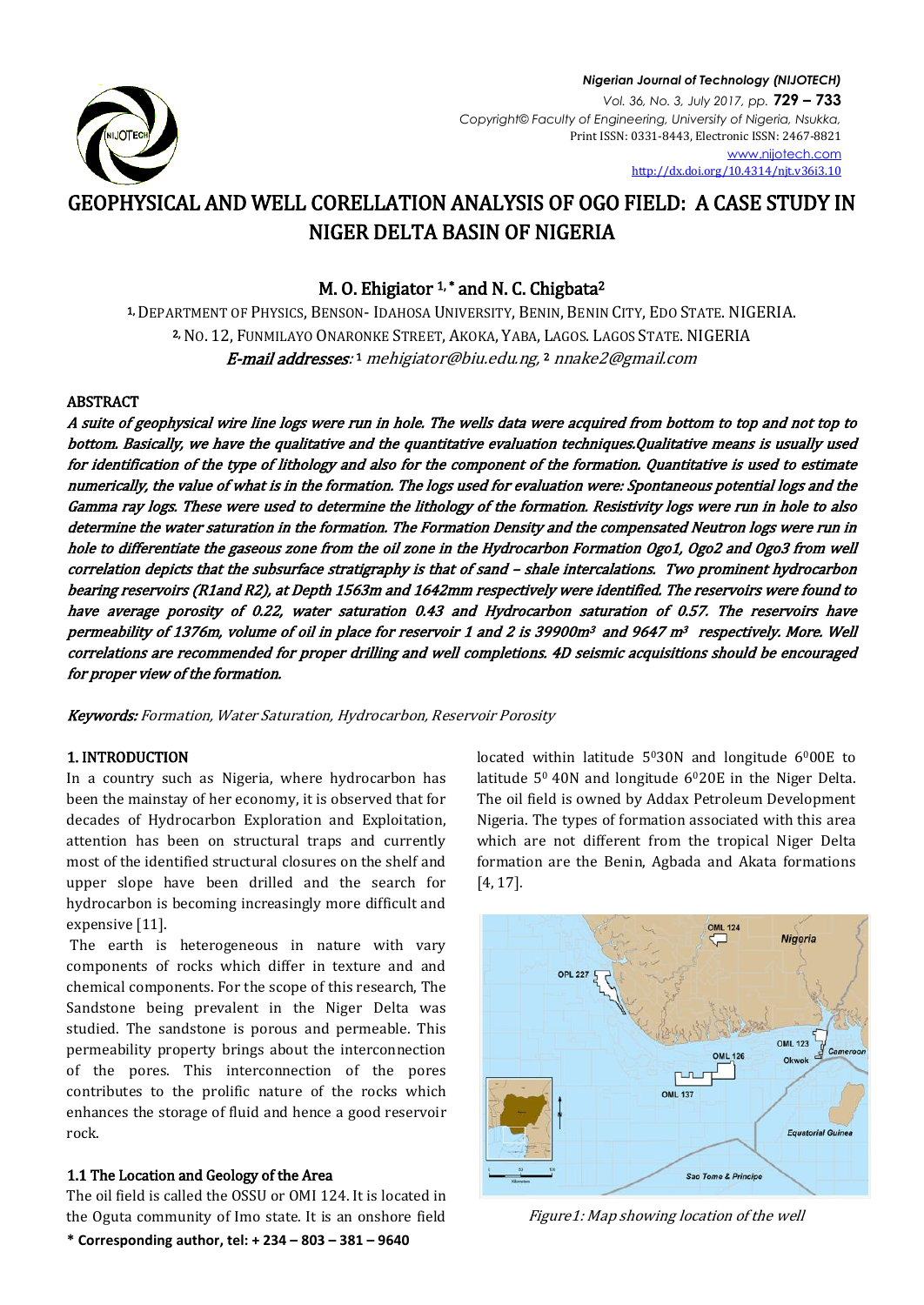#### 1.2 Aims and Objectives

The aims and objectives of this research are:

- 1. To identify the productive zones of hydrocarbon.
- 2. To define the petrophysical parameters like porosity, permeability, and hydrocarbon saturation and lithology of zones.
- 3. To determine depth, thickness.

### 2. DETERMINATION OF POROSITY

The porosity ɸ of a Formation can be obtained from the Bulk density if the mean density of the rock matrix and that of the fluids it contains are known [5]. The bulk density  $\rho_h$  of a formation can be written as a linear contribution of the density of the rock matrix  $\rho_{ma}$  and the fluid density  $\rho_f$  with it present in proportions (1- $\Phi$ )

and Φ, respectively:

$$
\rho_b \emptyset = (1 - \phi)\rho_{ma} + \phi \rho_f \tag{1}
$$

When solved for porosity, we get

Ø

$$
=\frac{\rho_{\text{ma}}-\rho_{\text{b}}}{\rho_{\text{ma}}-\rho_{\text{fl}}}\tag{2}
$$

In (1) and (2),  $\rho_b$  is the bulk density of the Formation,  $\rho_{ma}$  is the density of the rock matrix,  $\rho_{fl}$  is the density of the fluids occupying the porosity and Φ is the porosity of the rock. Common values of matrix density (in  $g/cm<sup>3</sup>$ ) are: Quartz sand - 2.65, Limestone - 2.71 and Dolomite - 2.87

#### 2.1 Determination of Shale Content

In most reservoirs the lithologies are quite simple, being cycles of sandstones and shales or carbonates and shales. Once the main lithologies have been identified, the gamma ray log values can be used to calculate the shale volume  $V_{sp}$  of the rock. This is important as a threshold value of shale volume is often used to help discriminate between reservoir and non-reservoir rock. Shale volume is calculated in the following way: First the gamma ray index  $I_{GR}$  is calculated from the gamma ray log data using the relationship [3].

Where

 $I_{GR}$  is the gamma ray index,  $GR_{log}$  is the gamma ray reading at the depth of interest,  $GR_{min}$  is the minimum gamma ray reading. (Usually the mean minimum through a clean sandstone or carbonate formation)

 $GR_{\text{max}}$  is the maximum gamma ray reading. (Usually the mean maximum through a shale or clay formation))

$$
V_{sh} = 0.83 \ (2^{(2.7 \times I_{GR})}) \tag{4}
$$

#### 2.2 Water Saturation Estimation

 $I_{GR} = \frac{G}{C}$ G

Water saturation can be expressed as a function using Archie's method

$$
S_w = \left(\frac{R_w}{R_t}\right)^{\frac{1}{n}}\tag{5}
$$

In (5),  $S_w$  is the Formation water saturation,  $R_w$  is the Formation water resistivity ( $\Omega$ m), R<sub>t</sub> is the True formation resistivity  $(\Omega m)$  and n is the saturation exponent. This is the basic equation to calculate water saturation. It can be used for all lithologies, but primary it is made for clean porous rocks

Saturation exponent (n) defines density of the fluid. Its saturation lines were empirically derived using electrical properties of the water/oil interface and wettability of the matrix can be established from the well logs or cores; usually taken as (1.8-2.2). Lower value of n leads to more optimistic lower water saturation calculations [8].

#### 2.3 Hydrocarbon Estimation

To calculate for volume of oil in place or hydrocarbon pore volume (HCPV) we use the equation:

$$
VOOIP = AH(1 - S_W)\emptyset
$$
\n(6)

Here, A is the cross-sectional area, H is the thickness, Sw is the water saturation and  $\phi$  is the porosity. For the purpose of this study the area was estimated using isopach maps. For reservoir  $1$  (25000m<sup>2</sup>) was the area used while for reservoir 2 (17000m2) was used.

#### 2.4. Permeability

 $(3)$ 

In this study we use the Asquith and Krygoskwi method of 2004 [2] stated as:

$$
K = \left(\frac{250 \times \phi^3}{s_{wirr}}\right)^2 \tag{7}
$$

Here K is the permeability, Ø is the porosity and  $s_{wirr}$  is the irreducible water saturation.

#### 3. ANALYSIS OF RESERVOIRS

Table 1 shows the results of some computed petrophysical parameters for reservoir 1 which cuts across Ogo well 1 and 2. The reservoirs were penetrated at 1557-1574 meters for Ogo 1and from 1569-1575 meter in Ogo 2. It has a gross thickness ranging from 6- 17 meters and a net thickness ranging from 4-10 meters, the net /gross thickness (N/G) ranges 0.59-0.66. Reservoir 1 has an average porosity value ranging from 0.19 to 0.24. The water and hydrocarbon saturation have average values of 0.33 or 33% and 0.67 or 67% respectively.

The porosity values for reservoir 1 show good ratings. The permeability values obtained from reservoir 1 are fair and will permit the flow of fluid within the reservoir. The hydrocarbon saturation shows a high proportion of hydrocarbon to the quantity of water. We can say that reservoir 1 is a hydrocarbon saturated reservoir.

Table 2 shows the result of some computed petrophysical parameters for reservoir 2 which cuts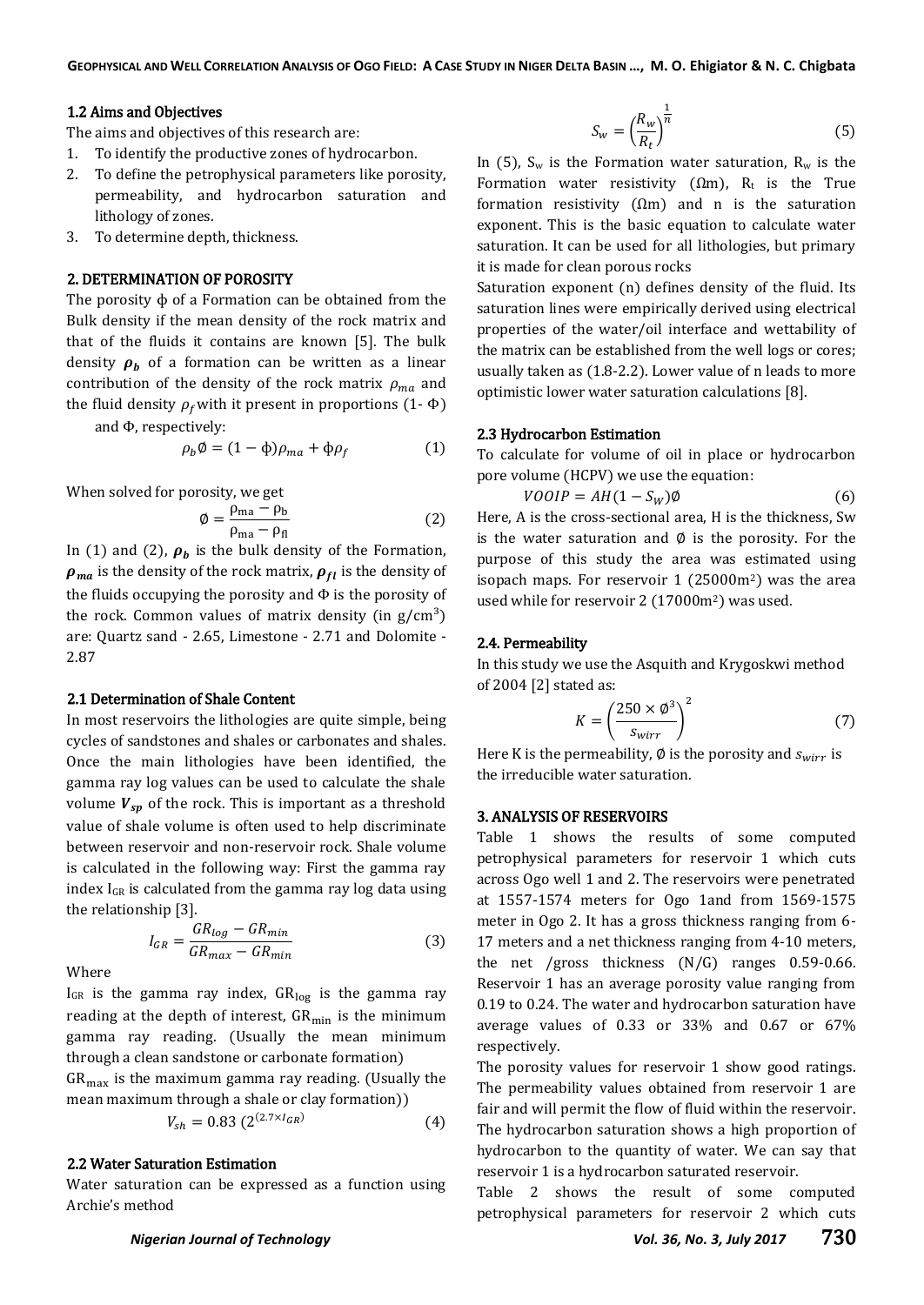across Ogo well 1, 2 and 3. The reservoirs were penetrated at 1641-1649 meters for Ogo 1, from 1638- 1644 meters in Ogo 2 and 1647-1665 meters in Ogo3. It has a gross thickness ranging from 6-18 m and a net thickness ranging from 4-11 m, the net /gross thickness (N/G) average of 0.64. Reservoir 2 has an average porosity value ranging from 0.13 to 0.29. The water and hydrocarbon saturation have average values of 0.53 or 53% and 0.47 or 47% respectively. The saturation of water is slightly higher than that of the hydrocarbon.

From Table 3 reservoir 1 has an average porosity of 0.26 compared to the 0.17 porosity in reservoir 2. The hydrocarbon saturation in reservoir 1 is 0.67 while that of reservoir 2 is 0.47. This means that reservoir 1 contains more hydrocarbon than reservoir 2. The permeability of both reservoirs are very good. Although reservoir 2 contains more water but there is still a good amount of hydrocarbon. The irreducible water saturation Swirr show good ratings. In reservoir 1 it is 0.10 and 0.1 in reservoir 2. From interpretations the two reservoirs show high hydrocarbon potentials.

#### 3.1 Reservoir Classification

In table 1.3 are the summary of the average results of the important petrophysical parameters utilized as variables that determine reservoir quality. These parameters are subjected to statistical analyses by considering their values across all delineated reservoirs in the three wells of the study area. From this analysis we can say that reservoir 1 is the most prolific in the Ossu field while reservoir 2 is least prolific.

### 4. RESULTS AND DISCUSSION

For the log interpretation shown in figure 2 below, the correlation of the well helps improve the knowledge of the formation of the study field. Three lithologies were identified using the gamma ray log and shale and sand. From the lithology the interval coloured black is shale while the interval coloured grey is sand.

Two sand bodies were mapped called R1, R2, and correlated across the field. The results obtained from this study are based on both petrophysical analysis and well log interpretation. The well correlation panel showing the tops and bases of the reservoirs is shown in figure 2 below. Figure 2 shows three reservoirs Ogo1 Ogo2 and Ogo3. R1 and R2 occur at depth (1557 m) and (1641 m) respectively in Ogo 1 while in Ogo 2 it occurs at (1569 m) and (1638 m) respectively. R2 for Ogo 3 has its depth at (1647 m).

The analysis of all the well section revealed that each of the sand unit extend through the field and varies in thickness with some unit occurring at greater depth than their adjacent unit in other words there is possible evidence of faulting. The shale layers were observed to increase with depth along with a corresponding decrease in sand layers. In Niger Delta this indicates a transition from Benin to Agbada formation. From the analysis the two reservoirs were identified as hydrocarbon bearing reservoirs across Ogo1, 2, and 3, with the exception of Ogo2 in reservoir 2.

#### 4.1 Conclusion

Spontaneous Potential, Gamma ray, resistivity, Neutron and density logs were employed in the analysis and examination of an oil field in western Niger Delta. Three wells Ogo1, Ogo2 and Ogo3 were considered. Correlation of these wells indicates that there is interbedding in the subsurface stratigraphy.

| Table 1: Summary of Petrophysical Parameters Obtained for Reservoir 1                    |            |                                    |                           |                         |               |                          |                   |                                |                |              |           |                            |
|------------------------------------------------------------------------------------------|------------|------------------------------------|---------------------------|-------------------------|---------------|--------------------------|-------------------|--------------------------------|----------------|--------------|-----------|----------------------------|
| Wells                                                                                    | Top<br>(m) | <b>Bottom</b><br>(m)               | Gross<br>Thickness<br>(m) | Net<br>Thickness<br>(m) | N/G<br>$(\%)$ | Porosity<br>$\phi$ (v/V) | S <sub>wirr</sub> | Water<br>Saturation<br>$S_{w}$ | S <sub>h</sub> | $V_{\rm sh}$ | K<br>(mD) | Vooip<br>(m <sup>3</sup> ) |
| Ogo1                                                                                     | 1557       | 1574                               | 17                        | 10                      | 0.59          | 0.24                     | 0.093             | 0.43                           | 0.57           | 0.008        | 1380      | 58140                      |
| Ogo2                                                                                     | 5145       | 5164                               | 6                         | 4                       | 0.66          | 0.19                     | 0.11              | 0.24                           | 0.76           | 0.15         | 243       | 21660                      |
| Table 2: Summary of Petrophysical Parameters Obtained for Reservoir 2                    |            |                                    |                           |                         |               |                          |                   |                                |                |              |           |                            |
| Wells                                                                                    | Top<br>(m) | <b>Bottom</b><br>(m)               | Gross<br>Thickness<br>(m) | Net<br>Thickness<br>(m) | N/G<br>(%)    | Porosity<br>Ø<br>(v/V)   | S <sub>wirr</sub> | Water<br>Saturation<br>$S_{w}$ | S <sub>h</sub> | $V_{\rm sh}$ | K<br>(mD) | Vooip<br>(m <sup>3</sup> ) |
| Ogo1                                                                                     | 1641       | 1649                               | 8                         | 5                       | 0.63          | 0.29                     | 0.08              | 0.89                           | 0.11           | 0.02         | 5808      | 4338                       |
| Ogo <sub>2</sub>                                                                         | 1638       | 1644                               | 6                         | 4                       | 0.66          | 0.09                     | 0.24              | 0.14                           | 0.86           | 0.17         | 3         | 7895                       |
| Ogo3                                                                                     | 1647       | 1665                               | 18                        | 11                      | 0.61          | 0.13                     | 0.17              | 0.58                           | 0.42           | 0.06         | 10.4      | 16708                      |
| Table 3: Summary of Average Computed Petrophysical Parameters obtained for Reservoir 1-2 |            |                                    |                           |                         |               |                          |                   |                                |                |              |           |                            |
| Reservoir                                                                                |            | Top<br><b>Bottom</b><br>(m)<br>(m) | Gross<br>Thickness<br>(m) | Net<br>Thickness<br>(m) | N/G<br>(%)    | Porosity<br>Ø<br>(v/V)   | Swirr             | Water<br>Saturation<br>$S_{w}$ | S <sub>h</sub> | $V_{\rm sh}$ | K<br>(mD) | Vooip<br>(m <sup>3</sup> ) |
| Reservoir1                                                                               |            | 1563<br>1575                       | 12                        | 7                       | 0.58          | 0.26                     | 0.10              | 0.33                           | 0.67           | 0.079        | 812       | 39900                      |
| Reservoir2                                                                               |            | 1642<br>1653                       | 11                        |                         | 0.64          | 0.17                     | 0.16              | 0.53                           | 0.47           | 0.083        | 1940      | 9647                       |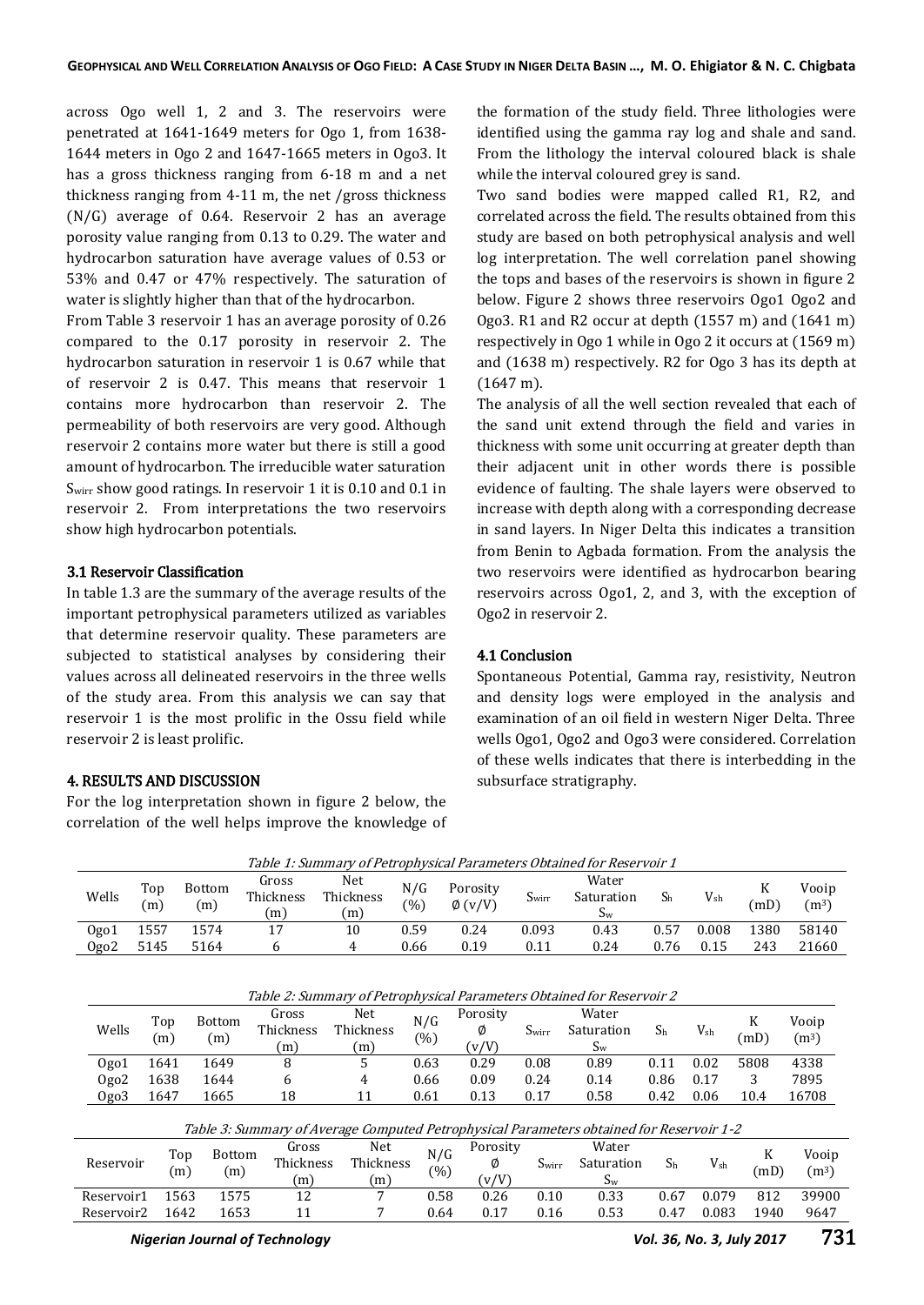

Fig 2: Well Correlation ofOgo1, Ogo2 and Ogo3 using: Gamma Ray, Resistivity, Density and Neutron logs respectively.

The prolific sand i.e. reservoirs R1 and R2 withvarying thickness were identified and mapped at depth of 1563 m and 1642 irrespectively. Across the wells reservoir 1 shows an average porosity of 0.26 and volume of shale 0.079 average hydrocarbon saturation is 0.67. It average permeability of 812md. The volume of oil in place for reservoir1 is 39900 m3. Reservoir 2shows an average porosity and volume of shale at 0.17 and 0.083 respectively. It has an average permeability of 1940md. Ogo2 and Ogo3 have hydrocarbon saturation at 0.86 and 0.42 respectively. The volume of oil in place reservoir 2 is 9647 m<sup>3</sup>. Ogo1 is not economically viable.

It is obvious that some of the sand in the wells correlate. This can be justified by the reservoir depth of Ogo1 and 2 in reservoir 1 and Ogo1, 2 and 3 in reservoir 2. From all the petrophysical estimation and calculation of oil in place we can say that reservoir 1 is more economically viable than reservoir 2.

### 4.2 Recommendation

It is recommended that more well correlations should be carried out before embarking on drilling and well completion so as to save cost.

Proper well correlation will serve as a data bank for reference purposes to enhance the life span of the well.

This also gives more detailed information about the field for work over activity.

We are of the view that  $4 - D$  seismic data acquisition be conducted with the view of revealing the current fluid movement with time.

Also vertical seismic profiles should be acquired in fields that have been left for long (especially areas that were acquired in 2-D in the  $80's$ ) to avoid drilling a dry well.

More advanced well log analysis tools and more advanced core data would help evaluate the reservoir in more detail. This could include special core analysis that would look at relative permeability, wettability, and capillary pressure. Nuclear magnetic resonance (NMR) logging tools would also be useful for getting information about formation fluids and porosity and better calibrating the saturation model.

#### 5. REFERENCES

- [1] Archie, G. E. The Electrical Resistivity as an Aid in Determining Some Reservoir Characteristics. J. Petrol. Technol. 5:54-62.
- [2] Asquith, G. and Krygowski, D. Basic Well Log Analysis: AAPG Methods in Exploration Series. (16) 2004. 1942.